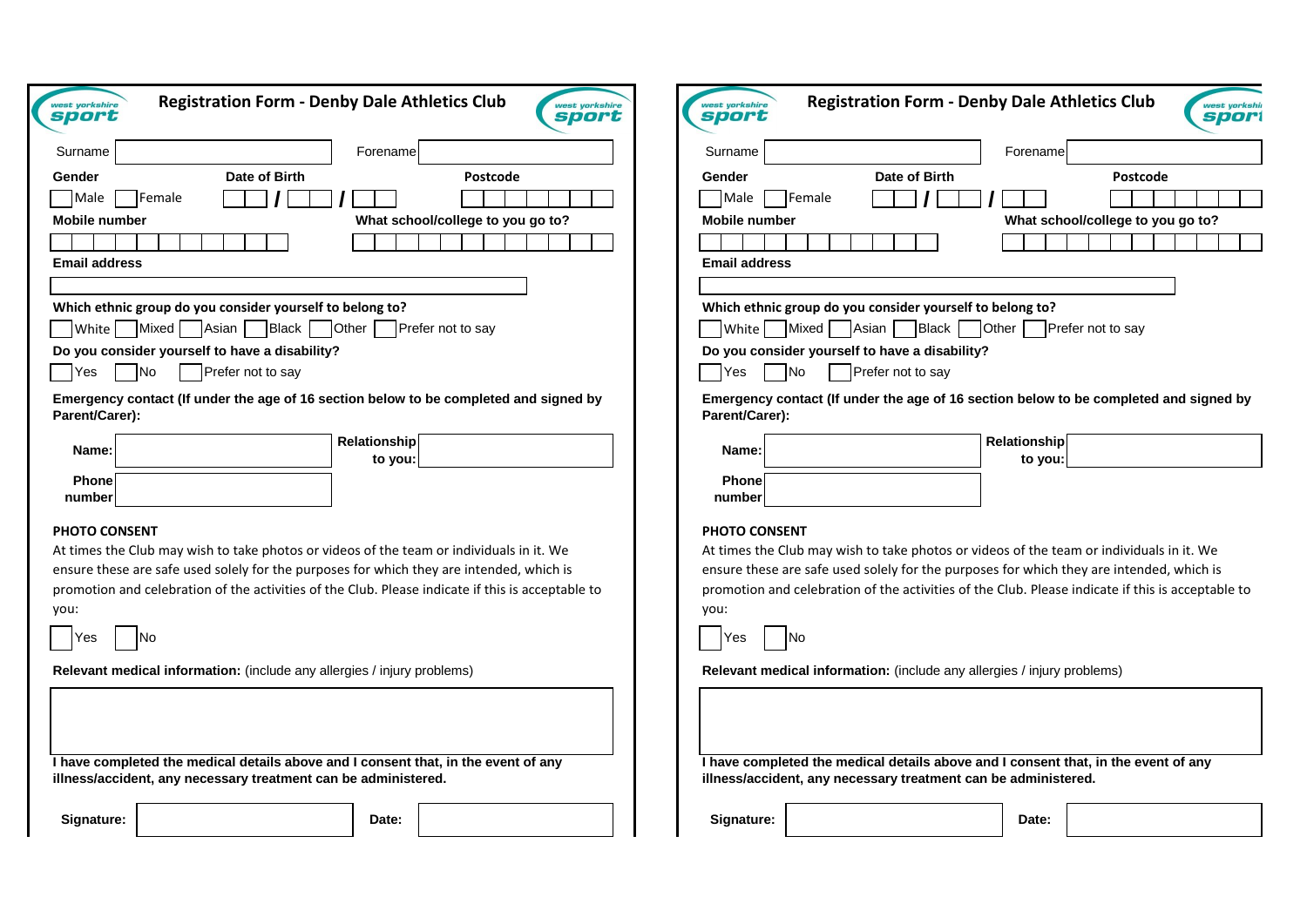<u> 2008 - Andrea State Barbara, politika establecia establecia establecia establecia establecia establecia estab</u>